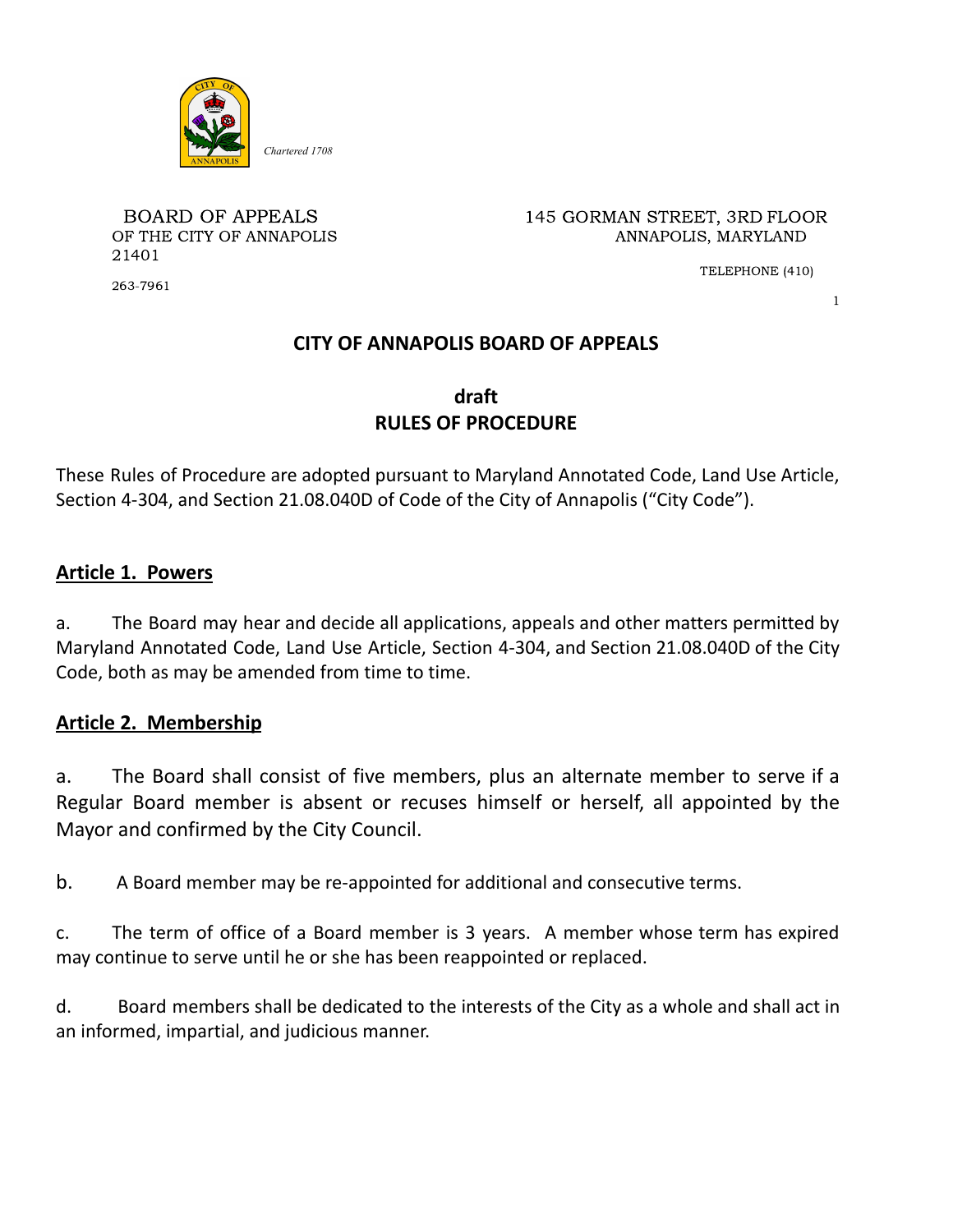e. Board members shall generally be informed about and familiar with concepts of land use, urban planning, architecture, landscape architecture, engineering, construction and zoning law.

f. The Mayor shall appoint a person to fill the unexpired term of any Board member who resigns from the Board, is removed from the Board and has exhausted all legal remedies, or is unable to complete his or her term for any other reason, including but not limited to incapacity or death.

g. The Board shall elect one member as Chair and one member as Vice Chair. The Chair shall preside at all meetings of the Board, and in the Chair's absence the Vice Chair shall preside and, in the absence of the Chair and Vice Chair, the senior most member of the Board shall preside with all powers of the Chair.

h. The election of the Chair and Vice Chair shall occur at the first meeting in January of each year.

# **Article 3. Board Member Standards of Conduct**

a. No Board member shall allow bias or prejudice to affect his or her ability to exercise fairness and reason in any proceeding before the Board.

b. No Board member shall represent any applicant, appellant, or member of the general public before the Board.

c. No former Board member shall represent any applicant, appellant, or member of the general public before the Board for at least one year after the date the Board member's service on the Board has ended.

d. A Board member may represent himself or herself before the Board on any application or appeal that he or she has filed, but may not participate as a Board member.

e. A Board member shall note on the record, before any proceeding before the Board commences, or as soon as he or she realizes after a proceeding has commenced, that he or she has a conflict of interest or may have an appearance of a conflict of interest, and shall describe on the record the conflict of interest or appearance of a conflict of interest. If the Board member believes, as a result, that he or she cannot make any decision related to the proceeding in a fair and impartial manner, he or she shall recuse himself or herself from participating in the proceeding.

f. If an applicant or appellant in a proceeding requests that a Board member recuse himself or herself, they shall state for the record the reason for doing so. The Board member shall recuse himself or herself, unless, after hearing from the parties, the Board member affirms he or she can still make fair and impartial decisions related to the proceeding. A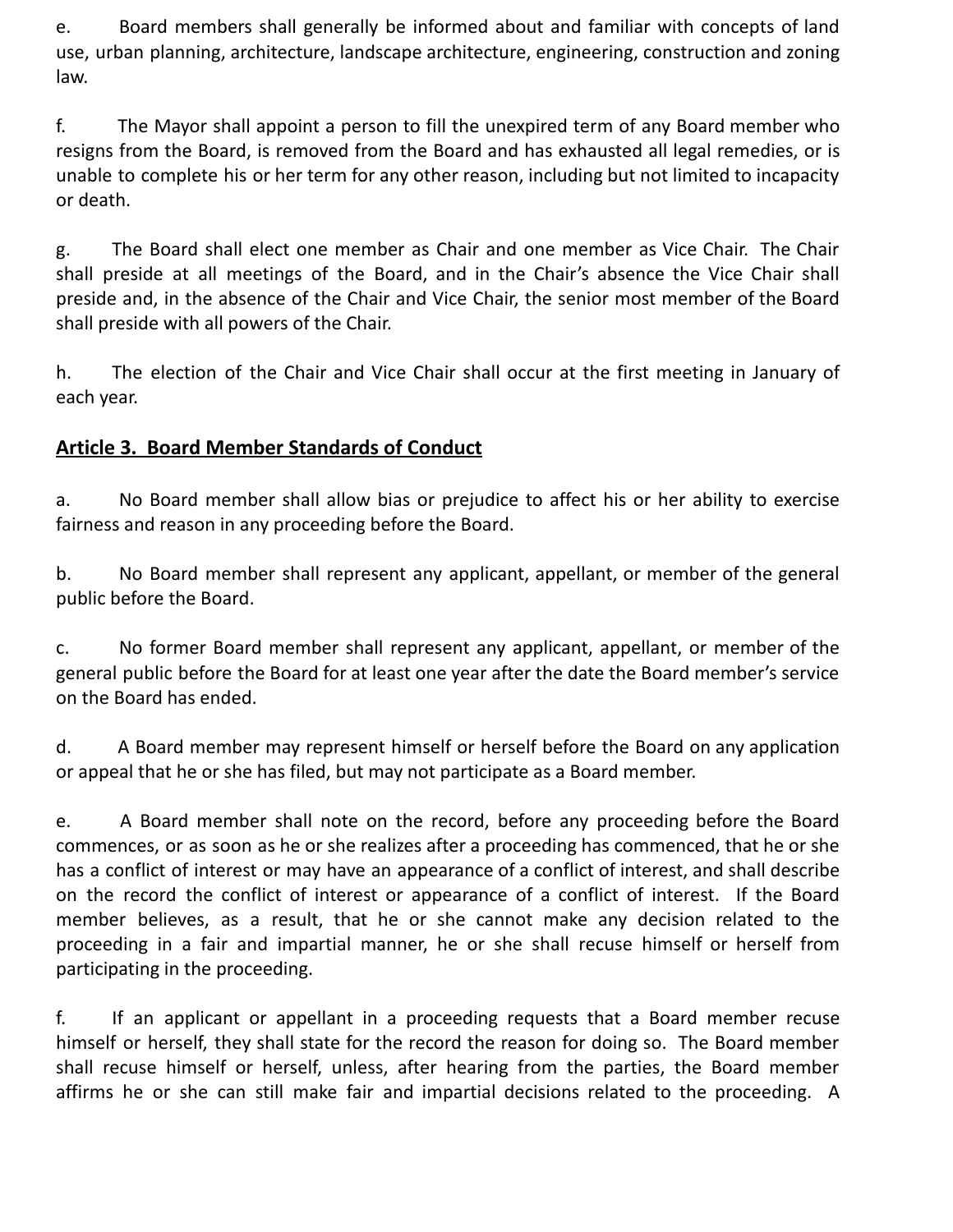majority of the Board must accept or override a decision of a Board member not to recuse himself or herself and shall state for the record the reasons for doing so

. g. A Board member shall note and describe on the record of a proceeding any off-the-record, ex-parte, attempt by an applicant, appellant or other party or an agent of an applicant, appellant or other party or any other individual, to influence the Board member in any manner related to the proceeding, including but not limited to the Board member's participation in deliberations or vote. The Board member may recuse himself or herself from participating in the proceeding if he or she believes that he or she cannot make fair and impartial decisions related to the proceeding. In the event of a recusal, the provisions of section j, below, shall apply if the recusal results in the failure of a quorum.

- h. A Board member may be removed through the procedure specified in the Code for:
	- 1. incompetence;
	- 2. misconduct;
	- 3. chronic failure to attend meetings;
	- 4. conviction of a misdemeanor bearing on character trait for honesty; or,
	- 5. conviction of a felony.

i. In the event of a removal, the Mayor's office shall provide the Board member with written notice of the factual basis for and grounds for removal and an opportunity for a public hearing before the City Council to contest the action. The City Council shall either affirm or deny the removal or deny the removal with reasonable conditions.

j. If, during a hearing in a matter, because of recusal, removal or for any other reason, the Board no longer has a quorum, the proceeding shall be continued until there is a quorum. A Board member not present during all or part of a proceeding in which there is a failure of a quorum may participate when the proceeding is resumed, provided that the Board member has reviewed an audiotape or videotape of all of the testimony of record to date and has read all of the documentary evidence of record before the proceeding is resumed and places on the record at the resumption of the proceeding an affirmation that he or she has done so.

# **Article 4. Initiation of Proceedings**

a. Applications, appeals and other proceedings shall be initiated by filing with the Department of Planning and Zoning the appropriate application or other form provided by the Department and containing all information required by the City Code.

b. The Director of Planning and Zoning shall determine when the process for initiating an application, appeal or other proceeding is complete.

c. Each complete application, appeal or other proceeding shall be numbered serially and docketed and placed on the agenda for a public hearing in the order in which it was completed.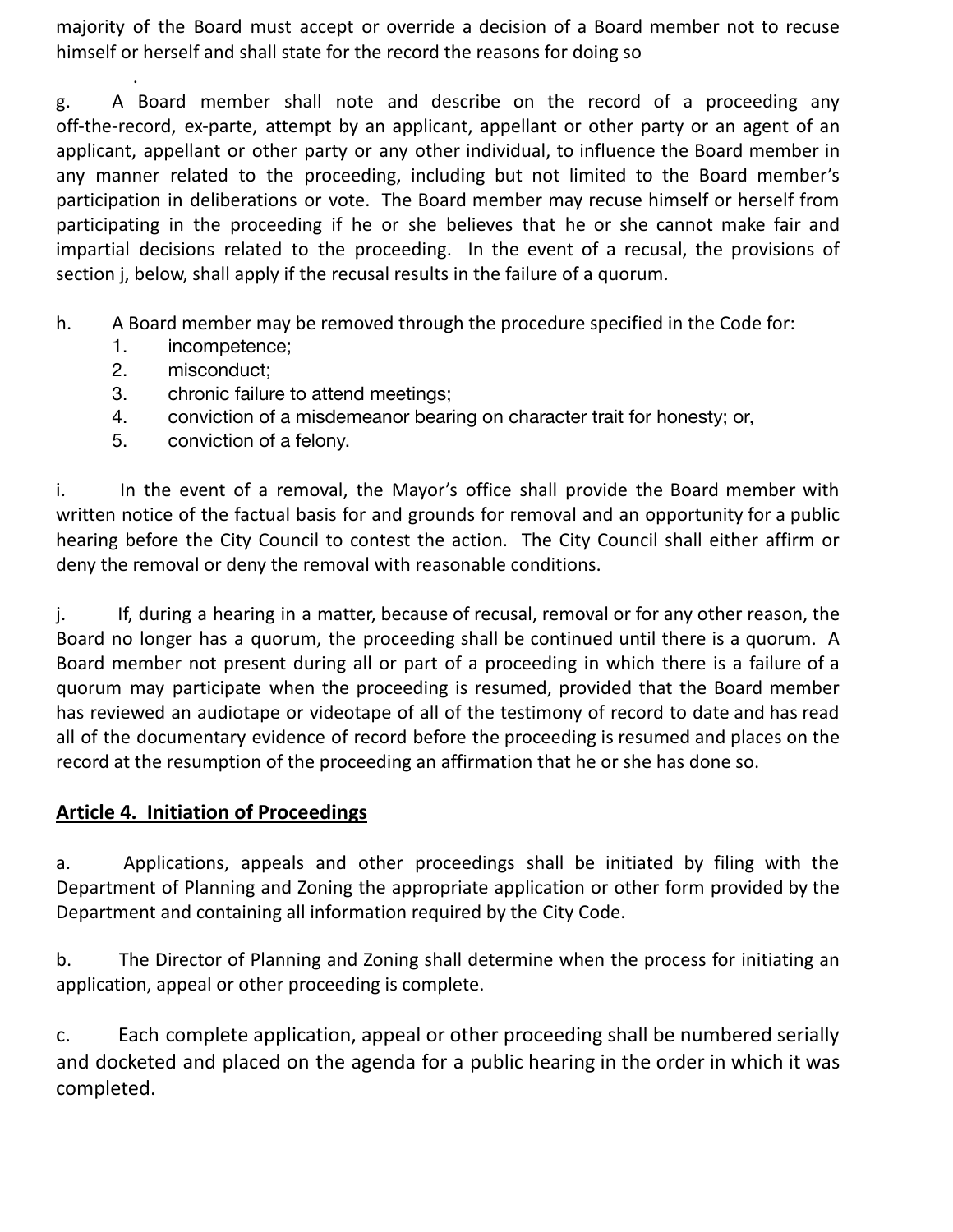d. An applicant or appellant may withdraw an application or appeal, in whole or in part, at any time prior to the commencement of the public hearing on the application or appeal.

e. Withdrawal of an application or appeal after a public hearing has commenced shall not be authorized by the Chair unless, at the discretion of the Chair, to do so would not cause significant prejudice to any person participating in the proceeding.

f. Filing fees shall not be refunded in the event of a withdrawal of an application. However, fees paid for an appeal shall be refunded if the appeal is successful, in whole or in part, or fifty percent refunded if the appeal is withdrawn by the applicant prior to the hearing.

g. In the case of a withdrawal of an application, the Department of Planning and Zoning shall not accept for filing a new application for the same project for at least 90 days after withdrawal. The Board may waive this provision for good cause shown.

# **Article 5. Conduct of Proceedings**

# **5.1 General**

a. All communications with the Board shall be made through an employee of the Department of Planning and Zoning designated as the liaison for the Board for each application or appeal. The employee so designated shall not be the employee with responsibility for the handling of the application, appeal or the matter within the Department.

b. No applicant, appellant, other party or member of the public shall communicate directly with the Board or any member of the Board about a pending matter other than during a public hearing. This part b. does not apply to the Department's liaison to the Board.

c. Arguments and offer of evidence on all applications and appeals shall take place at public hearings conducted during regular or specially scheduled meetings of the Board except for properly authenticated evidence attached to formal pleadings.

d. The agenda for each Board meeting shall be prepared by the Department of Planning and Zoning, approved by the Chair and made available to the public at least 5 days before each meeting of the Board.

e. The Chair may revise the agenda before and during each Board meeting in the interests of economy and expediency, unless to do so would cause significant prejudice to the applicant, appellant, other parties or members of the public. In so doing, the Chair may order that a hearing on any application or appeal be placed out of chronological order of the filing.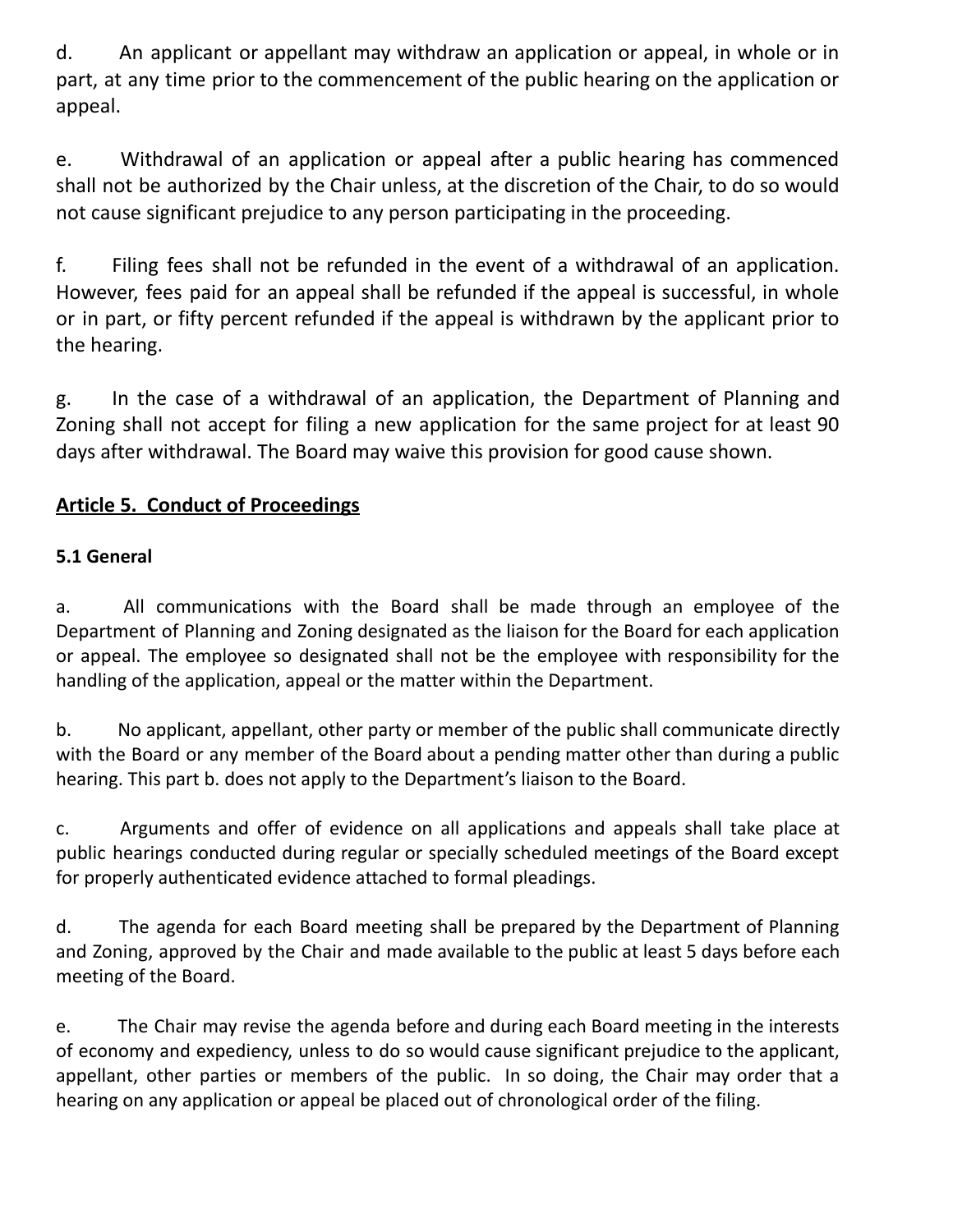- f. The agenda for each Board meeting shall include:
	- 1. Roll Call;
	- 2. Declaration of quorum;
	- 3. Review of agenda;
	- 4. Public hearings on applications and appeals;
	- 5. New business;
	- 6. Old business;
	- 7. Approval of minutes;
	- 8. Deliberations;
	- 9. Signing Opinions and Orders;
	- 10. Adjournment.

g. All meetings of the Board, except those meetings allowed by the Code to be closed, shall be open to the public. As permitted by the Code, any member of the Board may request that the Board meet in closed session. Notice of the closed session shall be given at least ten days in advance of the closed session.

h. Three members of the Board shall constitute a quorum for the conduct of business before the Board.

i. A public hearing shall be recorded by audio or video recording.

j. The Chair shall regulate the course of a public hearing.

k. The Chair shall administer an oath or affirmation of truthfulness to each witness who provides testimonial or documentary evidence.

# **5.2 Parties, Representation and Standards of Conduct**

a. The parties to an application or appeal include the Department of Planning and Zoning, the applicant and the appellant. An opponent, petitioner or objector who files with the Department of Planning and Zoning a notice of appearance and whose participation is approved by the Chair shall also be treated as a party. The notice of appearance shall state the name, address, telephone number and email address of the putative party, whether they are represented by counsel or an agent, and a statement of their interest in the case. The alderperson for the ward in which the property which is the subject of an application or appeal shall also be extended the rights of a party to participate in a hearing. This rule does not expand legal standing to those who do not have it under law.

b. A party may be represented before the Board by an attorney or other agent who has filed with the Department of Planning and Zoning a form provided by the Department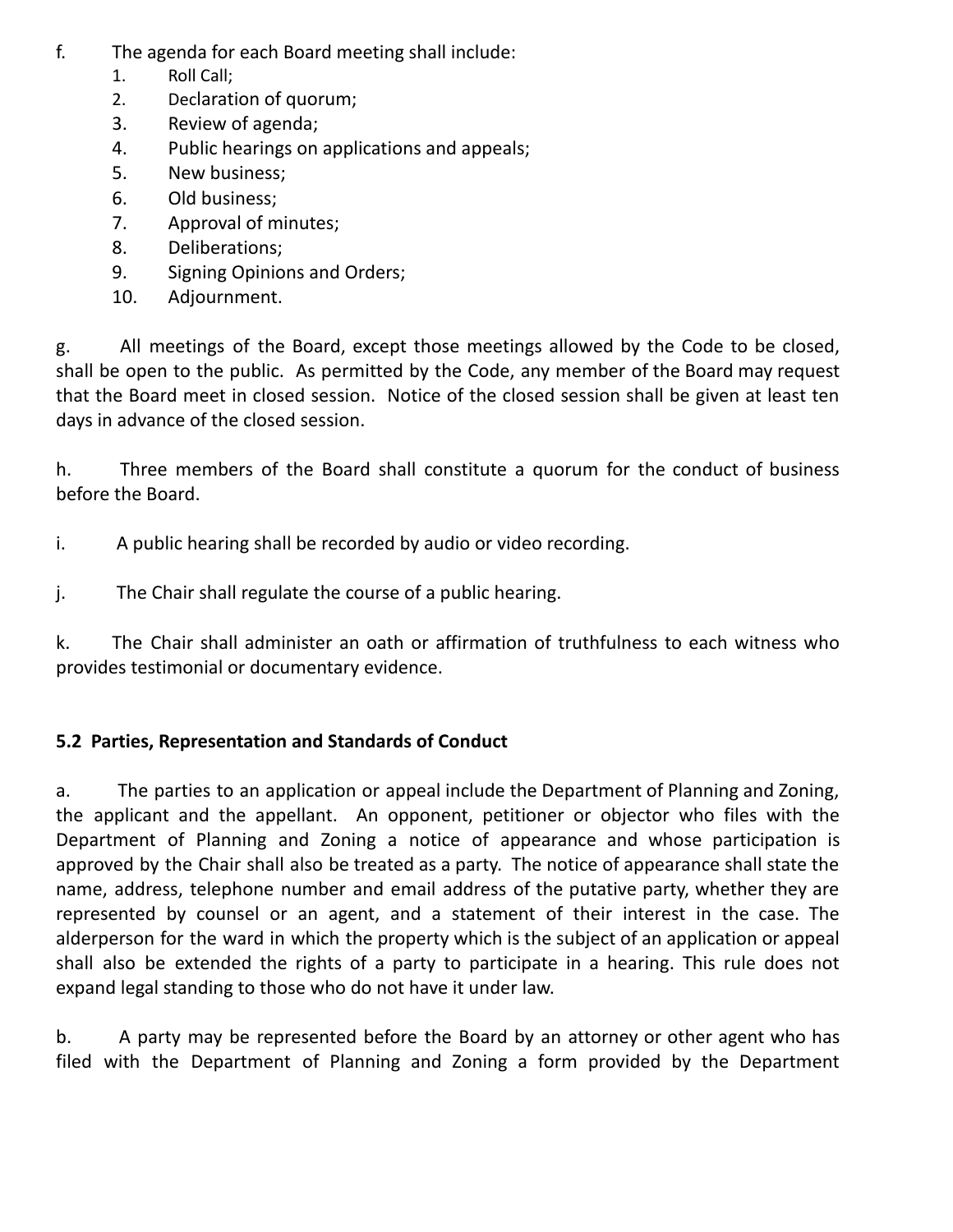indicating the party or parties whom he or she represents, his or her name, address, email address, and telephone number.

c. Every party appearing before the Board, their attorneys and agents, shall, prior to any hearing before the Board, review these Rules. The failure of a party, their agent or attorney, to comply with these Rules or to intentionally delay or obstruct the determination of the case, may result in the imposition of sanctions by the Chair, including but not limited to the adverse determination of their application or appeal and a prohibition from appearing before the Board in the future.

#### **5.3 Deliberations**

a. The Chair shall call for deliberations in accordance with the order for procedure or, in an uncontested hearing, the Chair may immediately call for deliberations and a vote on the application.

b. An alternate member of the Board may participate in deliberations in a case, if he or she has heard or reviewed all of the evidence and argument, but shall not vote unless fewer than five regular members vote in the case.

### **5.4 Continuances**

a. At the request of a party or a member of the Board, for good cause shown, the Chair may continue a proceeding to the time of any regularly or specially scheduled meeting.

b. If requested by any party or member of the Board, the Chair shall hear arguments in support of and opposition to a continuance. The determination of good cause shall take into account the gravity of the requestor's reasons for the request, previous requests for continuances, the hardship to other parties and the public and the schedules of the Board and its members.

c. The Chair shall place on the record the reasons for granting or denying a continuance and shall set a date for a resumption of a proceeding at the time of any grant of a continuance.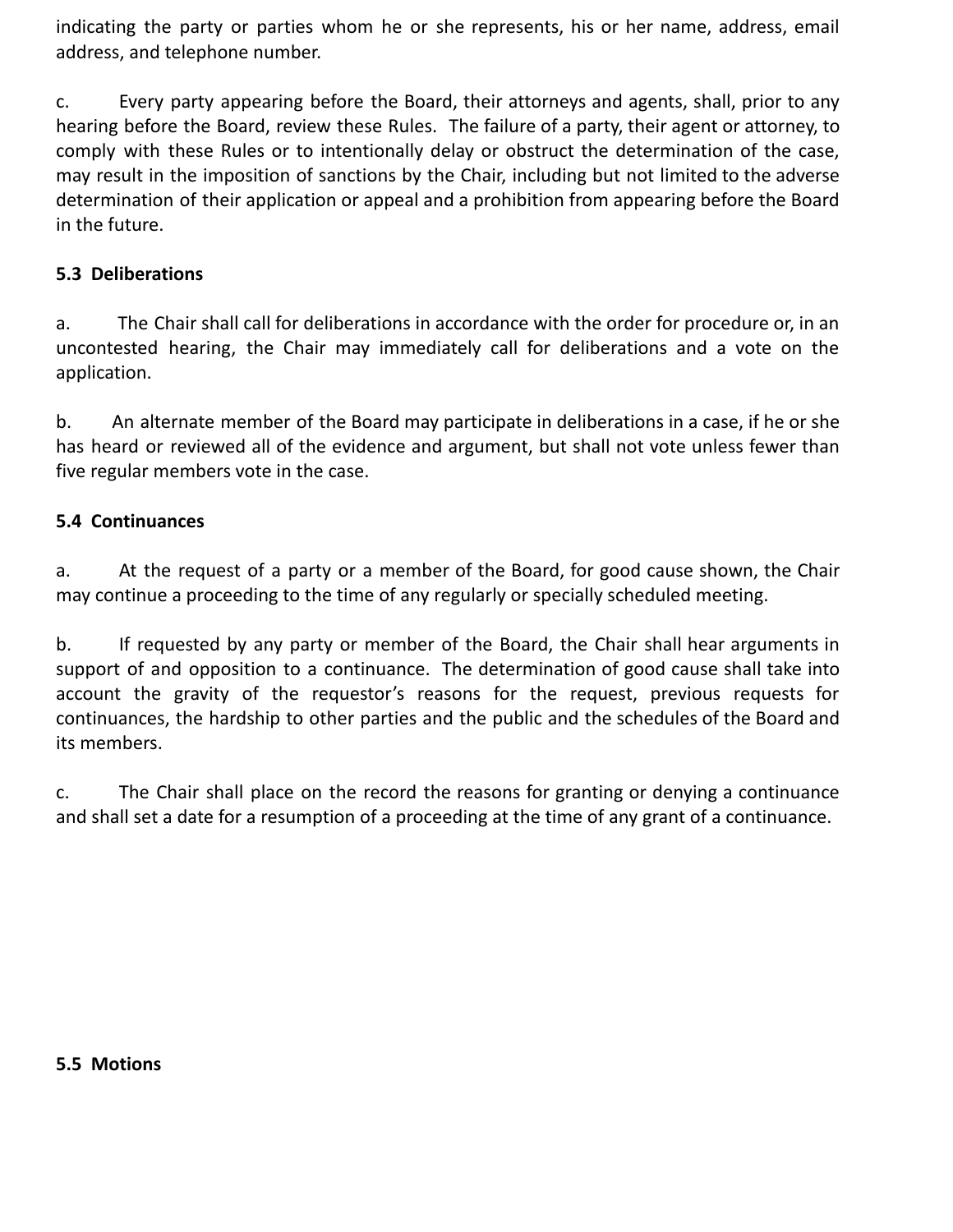a. The Chair shall rule on motions at a time that the Chair considers proper. Before ruling, the Chair may allow oral argument, admit evidence if permitted by the standard of review and allow questions by Board members.

b. Before granting a motion that would finally dispose of an application or appeal, the Chair shall conduct deliberations with the members of the Board hearing the case.

### **5.6 Closure of the Record, Findings and Conclusions**

a. At the conclusion of the parties' presentations and public testimony, if any, the Chair shall close the record in the case.

b. The Chair may permit the record to remain open for a reasonable period of time to allow for the receipt of specific evidentiary matters and responses thereto, which shall be filed within a time set by the Chair.

c. Following closure of the record, no further evidence may be included in the record.

d. The Chair may allow additional briefing or argument after the record has been closed and before deliberations and voting.

e. After the close of evidence, the Chair may permit or request the parties to submit proposed findings of fact and/or conclusions of law, which shall be made part of the record. Such proposed findings and/or conclusions shall refer only to evidence admitted before the close of evidence.

f. Any evidentiary materials presented to the Board after the close of evidence, including public comments, shall not be received in evidence.

g. Any evidence submitted in connection with an application, appeal or other proceeding shall be marked in a manner determined by the Chair and shall be retained in the files of the Department of Planning and Zoning until the opportunity for judicial review of the Board's decision has passed.

# **Article 6. Evidence**

### **6.1 Discovery**

a. There shall be no discovery or compulsory disclosure of information except as may be provided in this Article and in Article 7 and Article 8 below.

b. Prior to a public hearing, any Board member may request information or documentation from the Department of Planning and Zoning prior to the commencement of any hearing before the Board. Each Board member who does so and receives information or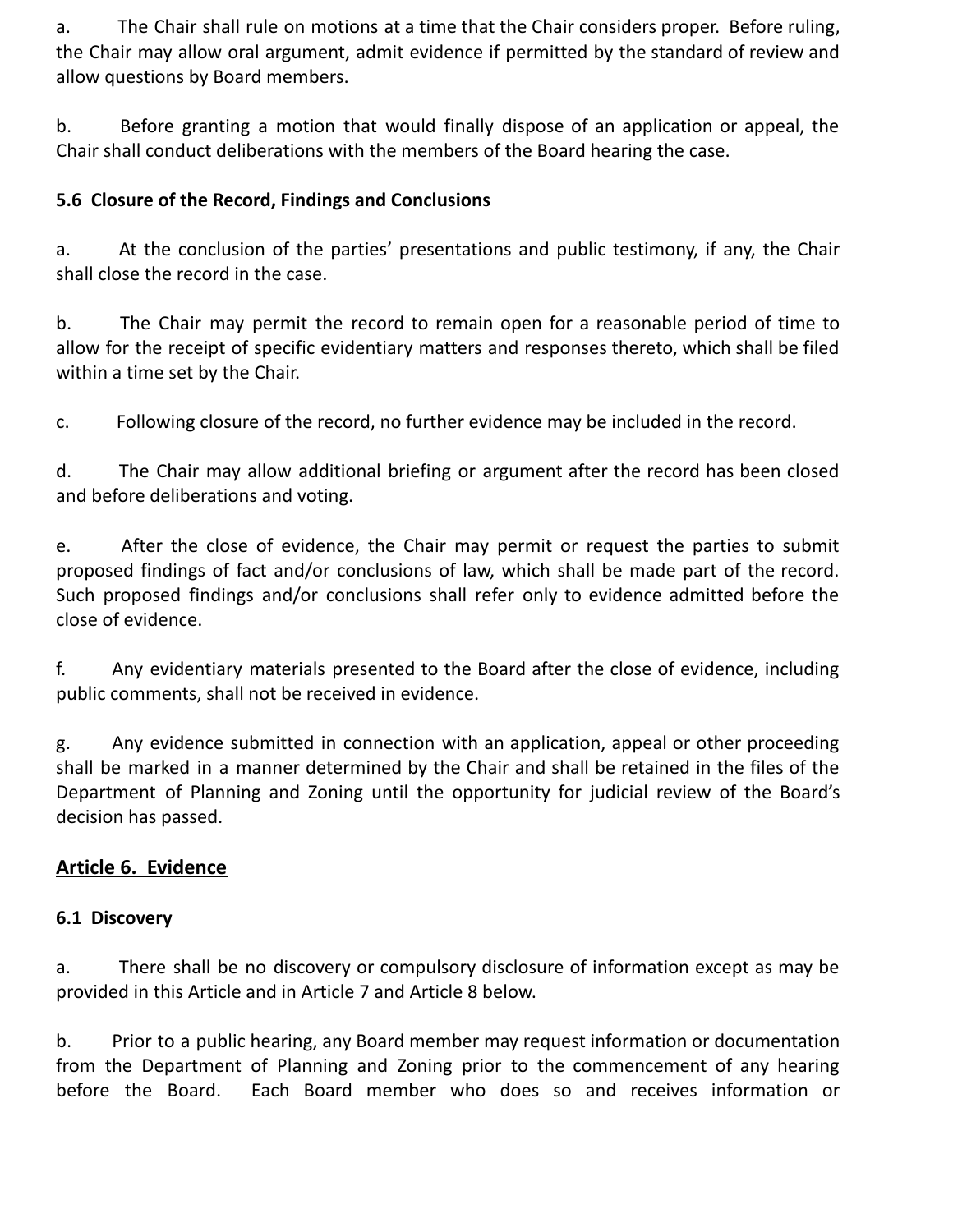documentation shall provide copies to other members of the Board and ask the Chair to admit the information or documentation into the record of a proceeding. The Chair shall permit time for the review of the information or documentation by the parties. The Chair shall admit the information or documentation into the record of the proceeding, subject to objections.

c. After consultation with the Chair, the Department of Planning and Zoning shall notify those representatives of the public agency or agencies that should be represented and be prepared to testify and give evidence at a public hearing.

# **6.2 Presentation of Documentary and Demonstrative Evidence**

a. The parties shall present documentary evidence in a format suitable for presentation at a public hearing, which allows an understanding of the issues relevant to the application or appeal and which depicts a contextual relationship between the property which is the subject of the application and the surrounding neighborhood.

b. All documents offered in evidence shall be marked as exhibits prior to being offered in evidence.

c. The Chair shall admit evidence which possesses probative value commonly accepted by reasonable and prudent persons in the conduct of their affairs, give effect to the rules of privilege recognized by law, and may exclude incompetent, irrelevant, immaterial and unduly repetitious evidence.

d. The Chair shall, exercising its discretion, relax the rules of evidence applicable to judicial proceeding.

e. The Chair may place reasonable restrictions on the presentation of evidence and argument by the parties and the public including limiting the number of witnesses who may testify and the scope of their testimony and set time limits for testimony.

# **6.3 Examination of Witnesses**

a. Board members may question the parties and their witnesses and testifying members of the public.

b. The Chair may call and examine witnesses and introduce documentary evidence into the record.

c. The Chair may exclude incompetent, irrelevant, immaterial or unduly repetitious testimony and permit a witness to adopt the prior testimony of another witness.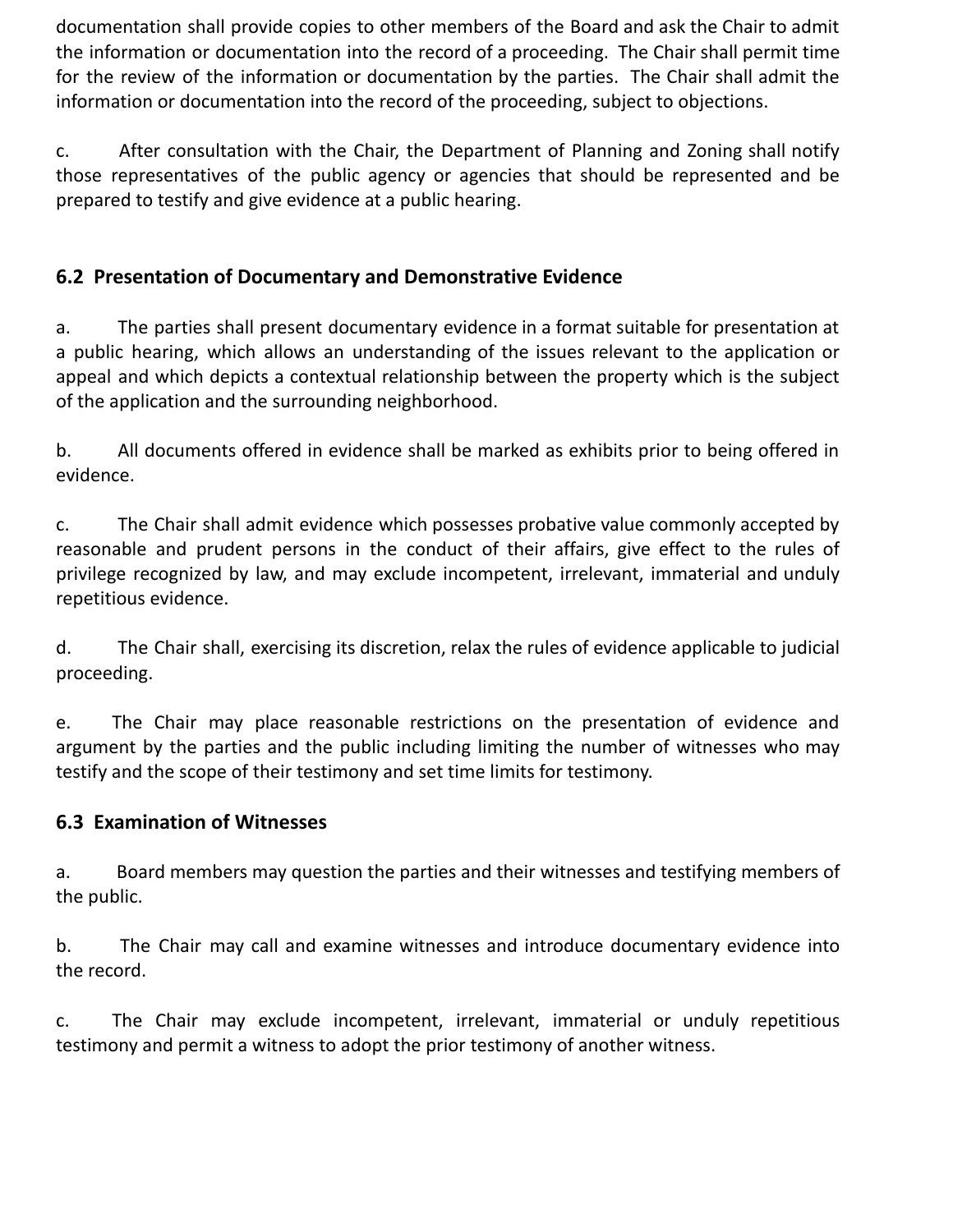d. All witnesses are subject to cross examination by adverse parties and may be subject to redirect and recross examination as permitted by the Chair.

### **6.4 Public Testimony**

a. Except in matters where the only question before the Board is a question of law, the Chair shall allow members of the public to present testimony and documentary evidence to the Board. Such evidence shall be given the weight it is due under the circumstances.

b. Members of the public shall indicate whether they testify on behalf of a party or other entity and, if requested by any Board member or party to the proceeding, shall provide documentation to that effect.

c. The Chair may allow members of the public and the parties to ask questions of each other if the Chair believes that such questioning would be likely to result in the admission of relevant evidence.

d. Any member of the public may submit written comments at any time prior to 12:00 noon on the day before the last session of the public hearing in a matter.

e. Any member of the public who would like to provide written comments in support or opposition to an application before the Board shall make such statement on a form provided by the Department. The form shall contain the following:

- 1. Name and address;
- 2. Whether he or she supports or opposes the application;
- 3. The address of the property that will be affected if the application is approved;
- 4. The manner in which the property will be affected;
- 5. The legal or economic interest that he or she has in the project that would be affected.

#### **6.5 Opinion Testimony**

a. The Chair may accept opinion testimony from witnesses based on their personal knowledge of relevant matters. The Chair also may accept opinion testimony from persons with specialized training or experience in a particular field based on evidence admitted in the case or based on hypothetical situations where the Chair finds that the witness possesses relevant knowledge or experience and the testimony would be helpful in deciding the case. Board members may examine and the parties may cross examine such a witness regarding their qualifications.

b. The Board does not formally qualify expert witnesses.

**6.6 Site Visits**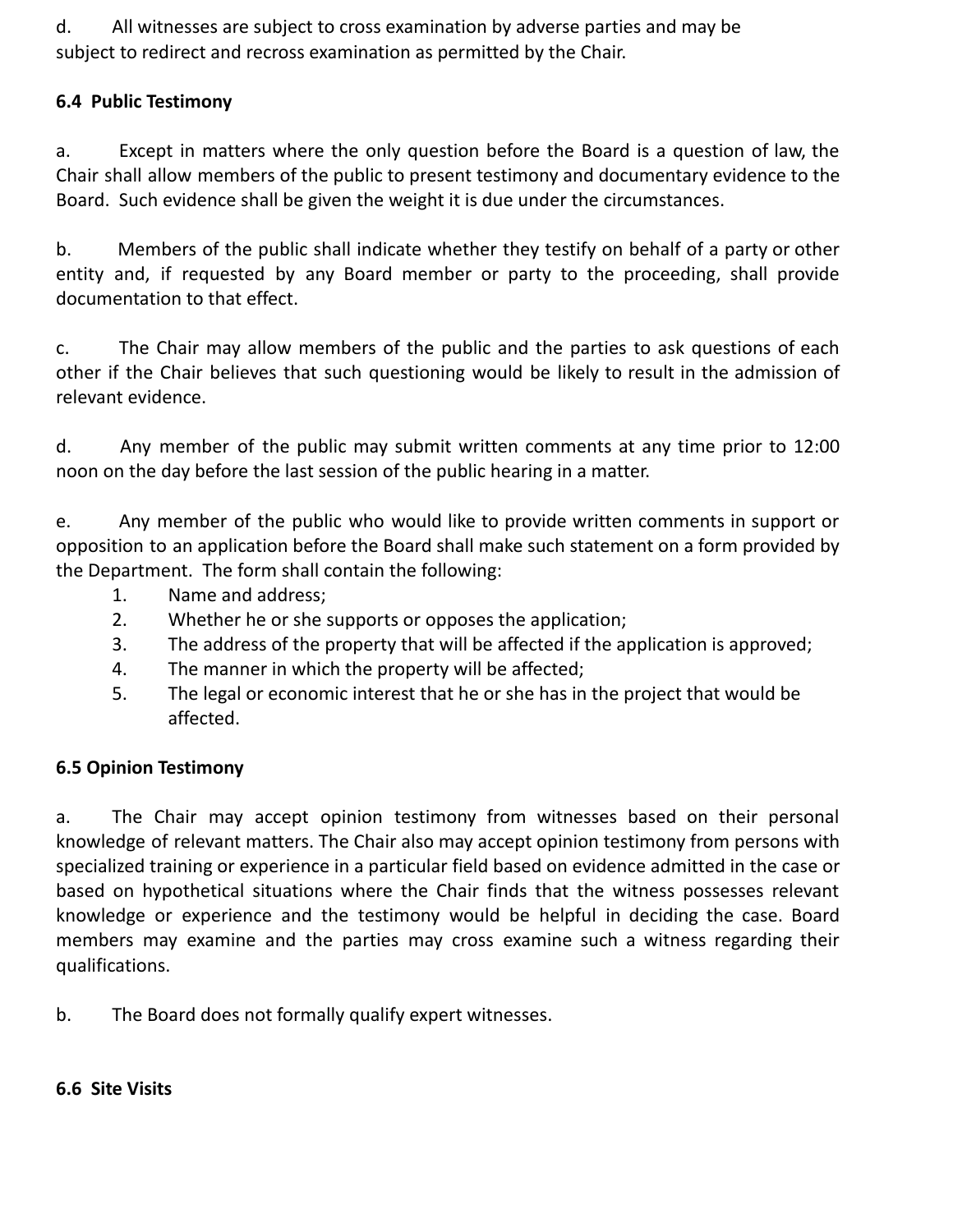a. The board may vote to visit a site which is the subject of a proceeding before the Board.

b. Before a site visit, the Chair shall place on the record the following rules which shall be observed at a site visit.

1. Any applicant, appellant, other party or representative of any applicant, appellant or other party who does not intend to be present at a site visit shall place on the record of a proceeding a statement to that effect. Any such person who does not intend to attend a site visit may attend if circumstances change without notice to the Board or others.

2. All Board members, applicants, appellants, other parties and their attorneys or agents shall visit the site at the same time.

3. No testimony shall be taken during a site visit.

4. No discussions of the facts, applicable law and merits of the proceeding shall occur during a site visit.

c. When a proceeding resumes after a site visit, the Chair shall place on the record the fact that the site visit occurred, the persons present, observations made, and that no such testimony or discussions took place. The Chair shall allow Board members and parties to place their observations about the site visit on the record. The Board shall entertain any suggested corrections to the record of the site visit by those who were in attendance.

## **Article 7. Rules Applicable to Hearings on Applications**

a. The applicant shall have the burden of demonstrating by a preponderance of the evidence that each of the criteria applicable to the application as set forth in the Code have been satisfied.

- b. The order of presentation in such cases shall be:
	- 1. Introduction of the case by the Director;
	- 2. Presentation by the applicant;
	- 3. Cross examination by other parties;
	- 4. Redirect and recross examination as permitted by the Chair;
	- 5. Presentations by opposing parties;
	- 6. Cross, redirect and recross examination;
	- 7. Public testimony;
	- 8. Rebuttal;
	- 9. Recommendation of the Director.

c. Unless otherwise provided in a scheduling order, at least fourteen days prior to a scheduled hearing, the Director shall provide to the Board, the applicant and any other party a copy of his/her recommendation with exhibits.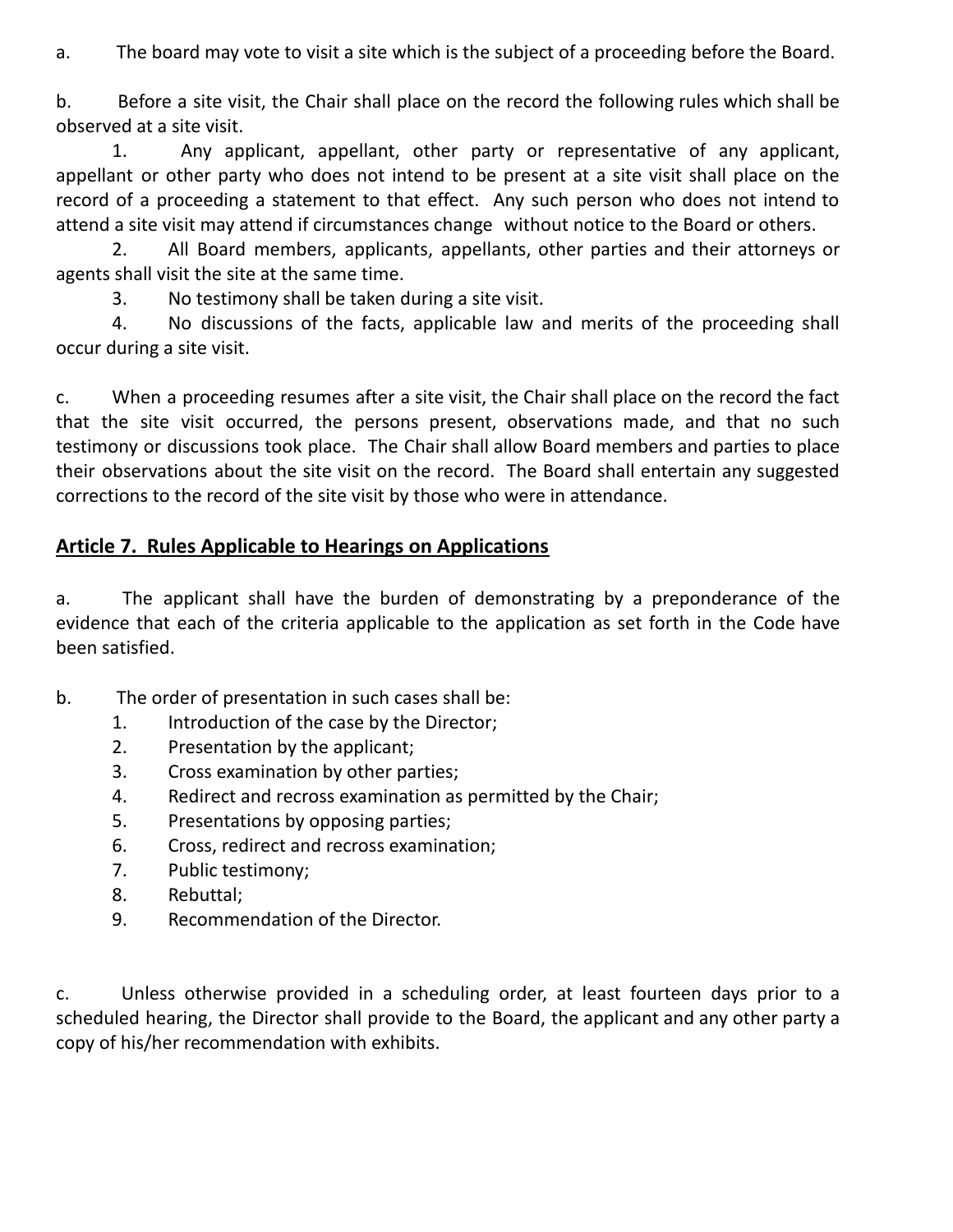d. Unless otherwise provided in a scheduling order, at least seven days prior to a scheduled hearing the applicant and any opposing parties shall provide to the Board and the other parties a list of witnesses that they intend to call at the hearing, a summary of proposed testimony and list of exhibits to be offered at the hearing.

e. The offer of documentary or testimonial evidence by any party that has not been disclosed as required by these rules may be admitted into the record of the proceeding if, at the discretion of the Chair, to do so would not cause significant prejudice to any person participating in the proceeding.

### **Article 8. Rules Applicable to Hearing on Appeals**

a. Appeals of a determination of the Director shall be based on a review of the record before the Director at the time of the determination. The appellant shall have the burden of demonstrating by a preponderance of the evidence that the determination of the Director should be set aside for one or more of the reasons referred to in the City Code.

b. Generally, appeals will be decided without reference to evidence outside the record unless the Chair determines that the admission of additional evidence is necessary to a fair understanding of the basis for the Director's determination and not unreasonably prejudicial to the interests of other parties or the public.

- c. The order of presentation in public hearings on appeals shall be:
	- 1. Presentation by the Director;
	- 2. Presentation by the appellants;
	- 3. Presentation by the applicants;
	- 4. Presentation by any other party;
	- 5. Public testimony, if any.
	- 6. Rebuttal by parties to public comments

d. Unless otherwise provided in a scheduling order entered in a particular case, the Director shall provide to the Board and each party within 15 days after the filing of an application for appeal a report summarizing the basis for his or her determination and attaching copies of any documents or other evidence he or she relies upon in making the determination. This shall constitute the record for the appeal. Should the applicant, appellant or any other party propose to offer any evidence beyond that contained in the record, they shall provide to the Board and each party at least 15 days before any scheduled hearing a list of witnesses, including expert witnesses, a summary of the proposed testimony and a list of documentary exhibits to be offered at the hearing. The party offering such evidence shall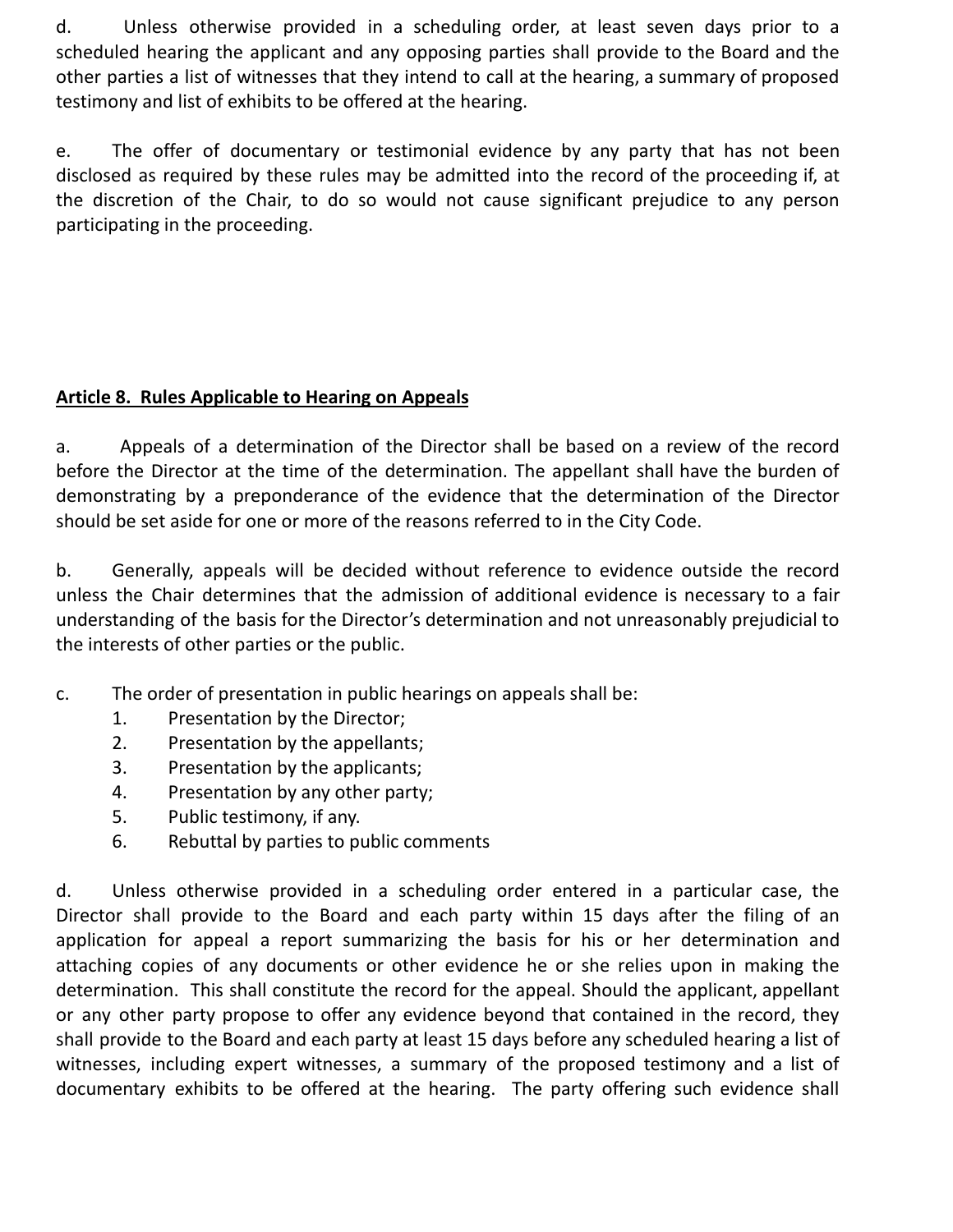explain in writing why such evidence is appropriate. No such evidence shall be offered at the hearing without the prior approval of the Chair.

### **Article 9. Voting and Decisions**

a. The Board shall conduct deliberations and vote no later than 40 days after the conclusion of the public hearing on an appeal and 45 days after the conclusion of the public hearing on an application unless the Chair determines that cause exists to extend that time.

b. The Board shall adopt a written decision within 60 days after a vote of the Board, unless the Chair determines that cause exists to extend. Any Board member may write or join in a dissenting opinion.

c. The vote of at least a majority of the members of the Board hearing an application or appeal is necessary to support a decision.

### **Article 10. Reconsideration**

a. An applicant, appellant or other party may file a motion for reconsideration of a final decision of the Board.

b. A motion for reconsideration shall be filed with the Department of Planning and Zoning no later than 10 days after issuance of the written decision of the Board.

c. A motion for reconsideration shall state specifically the grounds in support of the motion.

d. A motion for reconsideration shall be served upon the other parties to the case.

e A party opposing a motion for reconsideration shall file a written response no later than 7 days after service of the motion.

f Notice of a motion for reconsideration shall be given to the public in accordance with the requirements for notice of an original application or appeal.

g. No evidence not of record at an original hearing shall be considered by the Board on reconsideration, unless the Chair determines that the new evidence could not reasonably have been presented at the original hearing.

h. The Board, on its own motion made not later than 10 days following the issuance of the written decision, may decide to reconsider a vote on an application or appeal.